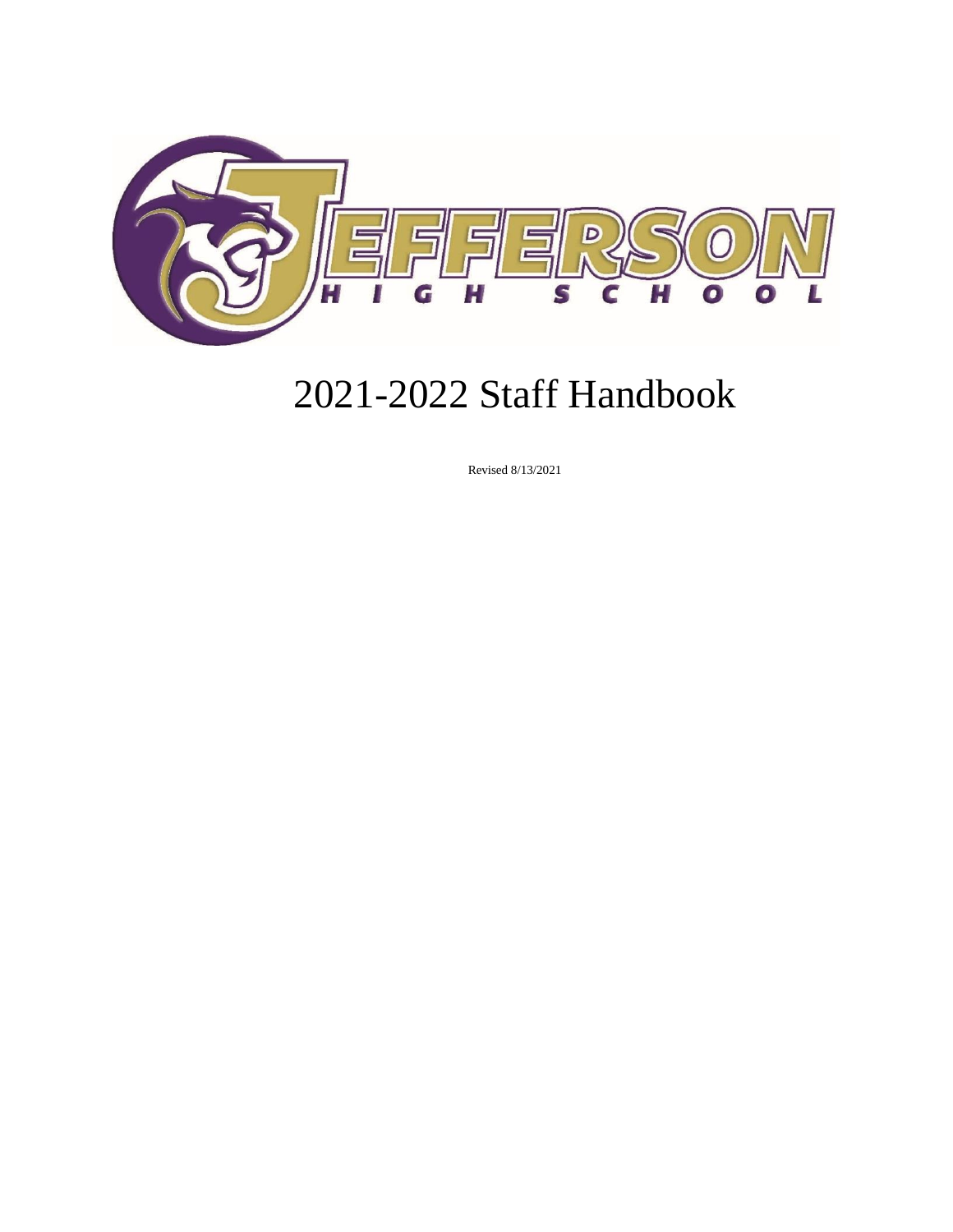# **Mission Statement**

*The Jefferson High School District #1's mission is to provide the best possible education for our youth for whatever path of life they choose; to be the school of choice for students, teachers, and staff; and to be the heart of the communities we serve.*

# **Our vision for the future:**

# *Students:*

- *– Achieve high test scores and graduation rates that are competitive nationally;*
- *– Graduate with a plan for life that they feel well equipped to pursue;*
- *– Choose our school over other options because of our solid reputation;*
- *– Feel happy, challenged, safe and supported throughout their time here;*

*– Appreciate and fully engage in our activities that augment our core curriculum; and*

*– Have access to technology that enhances their learning opportunities.*

# *Teachers:*

*– Actively support students with their time, attention and obvious commitment;*

- *– Have the tools and resources necessary to do optimal work;*
- *– Are proud to work here and of their contribution to the school;*
- *– Are committed to continuing education and the use of best practices;*
- *– Look at our District as a long-term career commitment; and*
- *– Feel confident about the Board's decisions and plans.*

# *Our Administration and Board*

*-Commit to be knowledgeable about best practices*

*– Establish, devote themselves to, and evaluate their priority goals on a regular basis; and*

*– Work as a collaborative team to make decisions that always focus on what's best for students, teachers and our communities.*

# *Our communities:*

*– Are knowledgeable of and highly respect our commitment to excellence; and – Support our work in many ways – their time, funds, levy votes, ideas, and enthusiasm about our students and their activities.*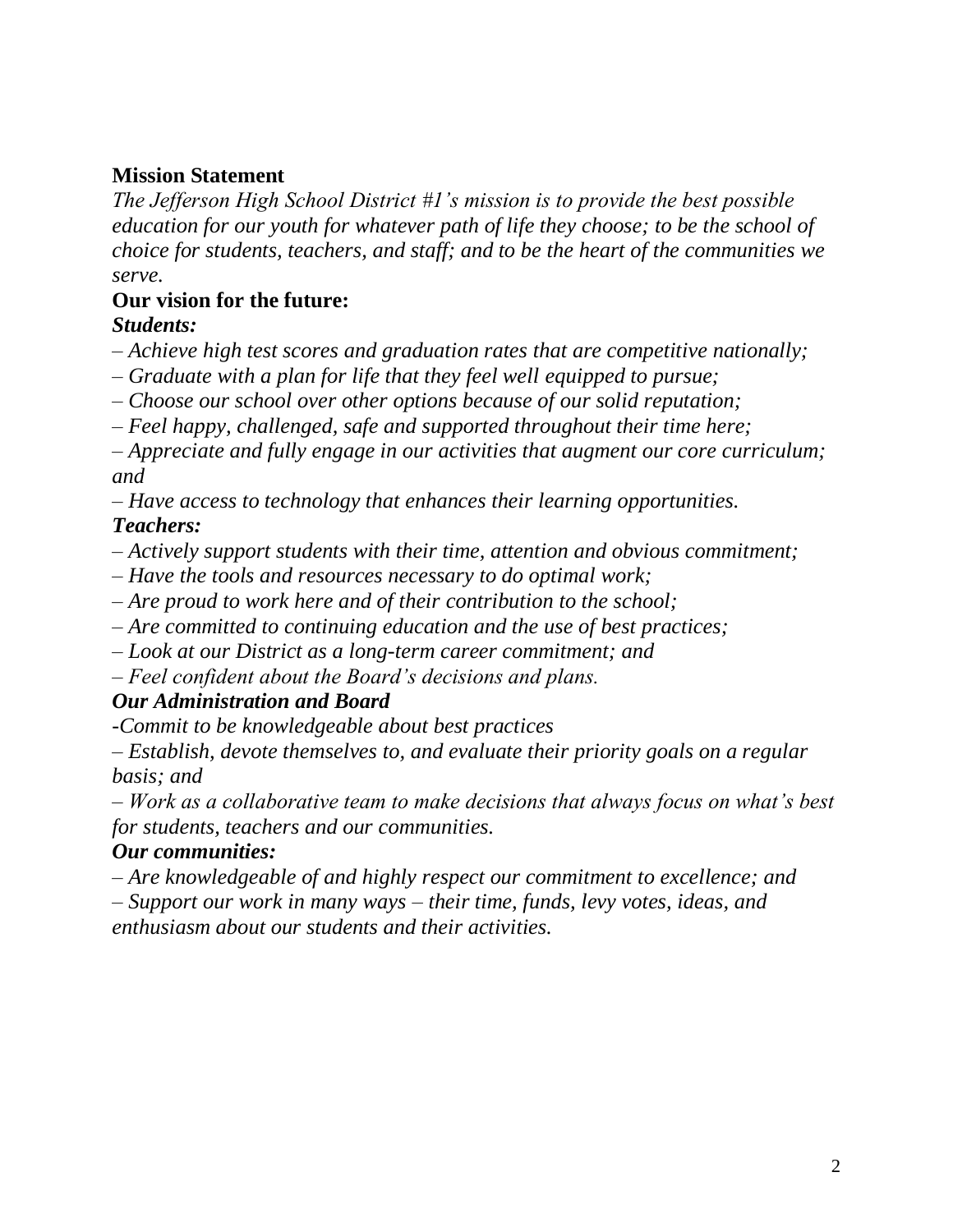#### **HANDBOOK PURPOSE**

It is the purpose of this Faculty Handbook to direct certified staff in school operations and procedures, and to communicate minimal expectations for routine job performance. This document will be supplemented with more specific administrative and/or board direction on a day-to-day basis as district needs dictate. It is the information in this document, along with information in the Board Policies, the Collective Bargaining Agreement, the Student/Parent Handbook, and the day-to-day administrative direction that will provide the general and specific guidelines in the operations of the school and the school program. It will be the responsibility of the school administration to remain current on state/federal laws, rules and regulations and to keep the school staff appropriately informed.

At times, one responsibility assigned to a teacher may conflict with another assigned responsibility. Under such circumstances teachers are encouraged to exercise personal judgment and be guided by what is reasonable and prudent. If such a conflict in responsibilities should continue, the building principal should be consulted for direction.

This document is subject to change as district needs change. It will be reviewed prior to the beginning of each new school year. If members of the staff would like to have any aspect of the document reviewed and possibly changed, a suggestion should be submitted in writing to the principal or superintendent prior to May 1 of each year.

# **SCHOOL DAY**

| <b>PERIOD</b>   | <b>TIME</b>   |
|-----------------|---------------|
| 1st             | 8:00-8:56     |
| Enrichment      | 8:59-9:42     |
| 2 <sub>nd</sub> | 9:45-10:41    |
| 3rd             | 10:44-11:40   |
| 4th             | 11:43-12:39   |
| Lunch           | 12:43-1:13    |
| 5th             | 1:13-2:09     |
| 6th             | $2:12 - 3:08$ |
| 7th             | $3:11 - 4:07$ |

Jefferson High School operates a four-day week and an eight-period day.

Dismissal time is at 4:06 p.m. Buses will pick up students at the east end of the school building. Students are welcome to be in the building 10 minutes before school begins and 10 minutes after school concludes, unless meeting with a staff member regarding student business.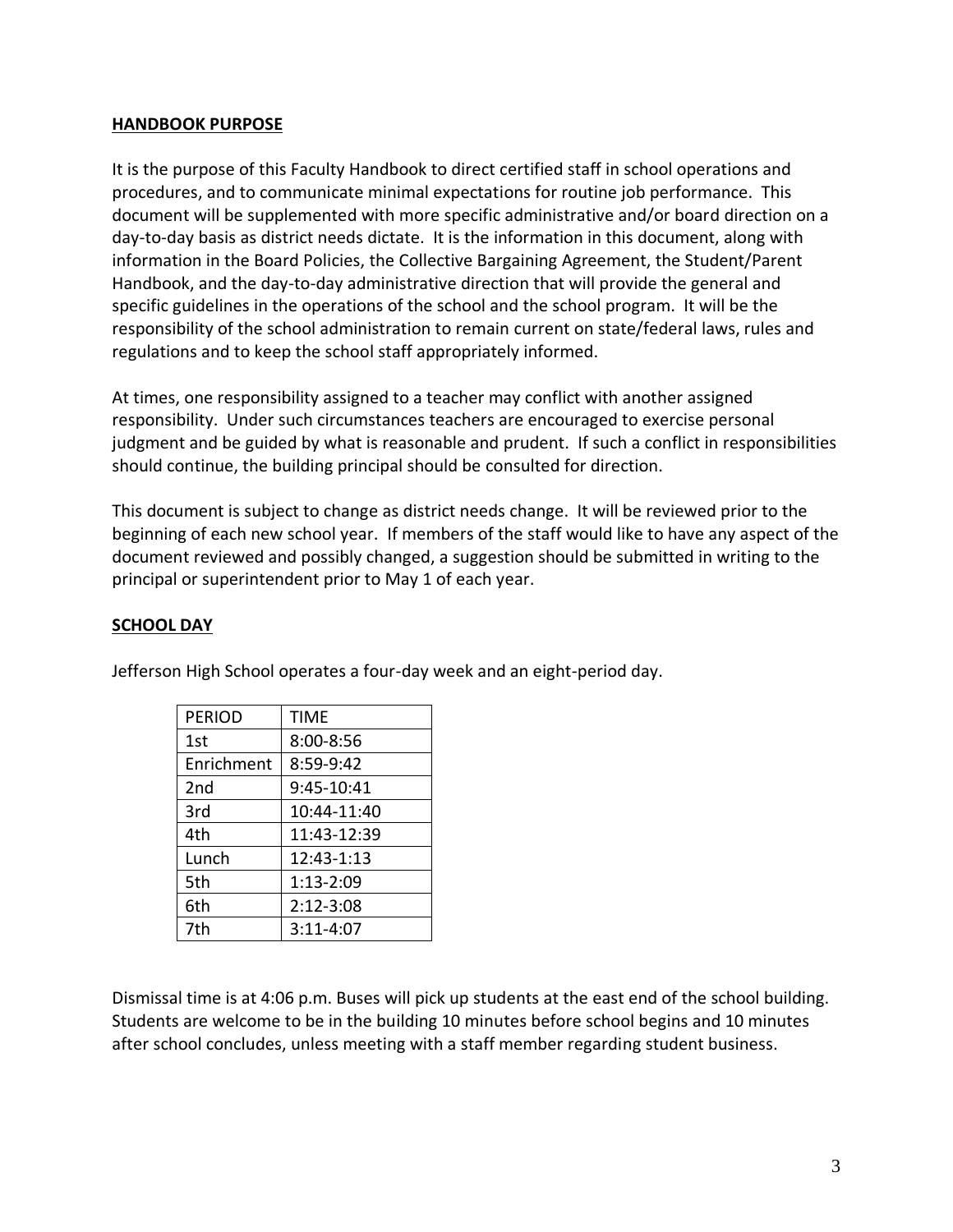#### **CURRICULUM**

#### Regular Jefferson High School Requirements for Graduation:

- 1. Four Credits of English
- 2. Three Credits of Science
- 3. Three Credits of Mathematics
- 4. Three Credits of Social Studies
- 5. Two Credits of Health and Physical Education (1.5 PE, ½ health)
- 6. One Credit of fine arts
- 7. One Credit of Career & Vocational/Technical Education
- 8. One Half Credit of Personal Finance
- 9. One Half Credit of Introduction to Computers
- 10. Four Credits of Electives

#### A total of 22 credits

Freshmen and sophomores are required by state law to take physical education. Exemptions may be made upon presentation of a doctor's certificate, explaining the type of ailment, which necessitates being excused. If a student who is unable to take PE during their freshmen or sophomore years and later becomes able to participate, they will be required to take it at that time.

#### Honors Diploma

26 CREDITS 4-English 4-Math 4-Science 3-Social Studies 1-PE 1-Health 1-Fine Art 1-CTE .5-Personal Finance .5-Intro to Computers 5-Electives -Minimum of 3.5 GPA Special recognition will be given at graduation.

#### **GRADING GUIDELINES**

The following averages must be achieved in order to earn the grade indicated. All classes will be graded using the scales below.

| А | $\overline{\phantom{a}}$ |  |
|---|--------------------------|--|
| А | $\overline{\phantom{a}}$ |  |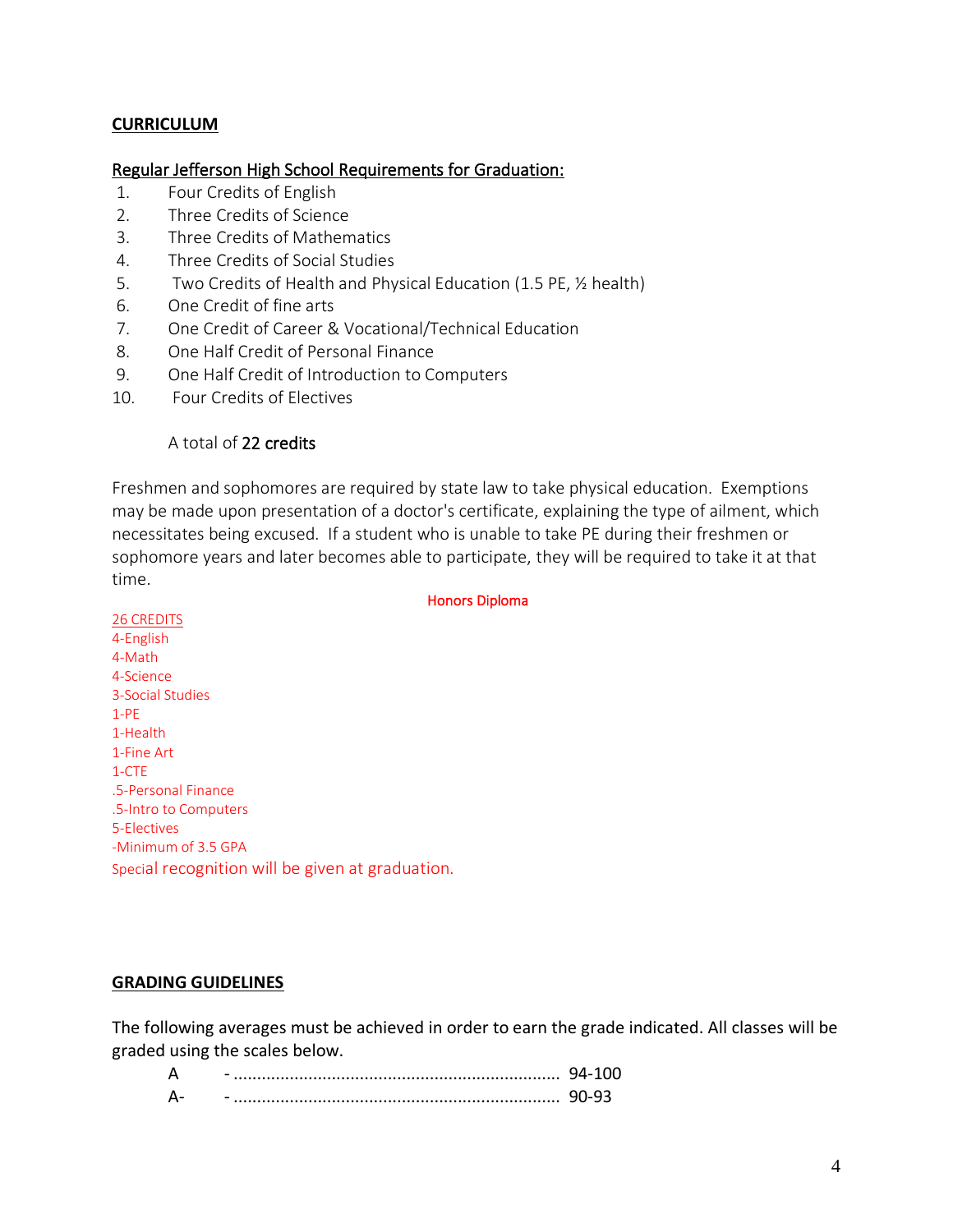| $B+$           |  |
|----------------|--|
| B              |  |
| $B -$          |  |
| $C+$           |  |
| $\mathsf{C}$   |  |
| $C-$           |  |
| $D+$           |  |
| D              |  |
| $D$ -          |  |
| F              |  |
| $\overline{1}$ |  |

#### Mark Description

- 1. An "A" student is careful, thorough, and prompt in preparation of all required work. He/She is quick and resourceful in using suggestions for extra study. He/She has enough interest to undertake original projects beyond assigned work. He/She uses time well. He/She does not guess. He/She shows leadership in class activities.
- 2. A "B" student prepares assignments carefully. He/She is conscientious and dependable. He/she requires no urging to have work done on time. He/She shows interest. He/She responds readily when called upon. He/She has good study habits. He/She sometimes does more than routine assignments.
- 3. A "C" student does good work but requires some direction from the teacher. He/She is usually dependable, has good intentions, though interest does not always seem keen. He/She is satisfied to do only minimum requirements though he sometimes responds to suggestions. He/She needs prompting by frequent suggestions.
- 4. A "D" students does work of barely passing quality. He/She lacks effective study habits. He/She is easily diverted from any task. He/She lacks some sense of responsibility. He/She requires constant help and suggestions. He/She shows sufficient mastery to warrant the opinion that he will grow more through advancement than through repetition of the course.
- 5. An "F" student fails to accomplish minimum essentials of the course. He/She needs to spend more time on the subject. He/She may lack the ability to succeed in certain subjects. His/Her study habits are usually poor and ineffective. Irregular attendance and defective physical conditions may be the cause of failure. He/She is frequently not interested enough in the subject to make up work missed. He/She sometimes loafs along the first part of the courses, then decides too late to get down to business.
- 6. An "I" or incomplete means the student has not met all the requirements for a credit. The "I" may be removed or replaced by a regular grade, upon completion of the work, during the following quarter. Any incomplete not removed during the following quarter will automatically become an "F".

#### **HOMEWORK**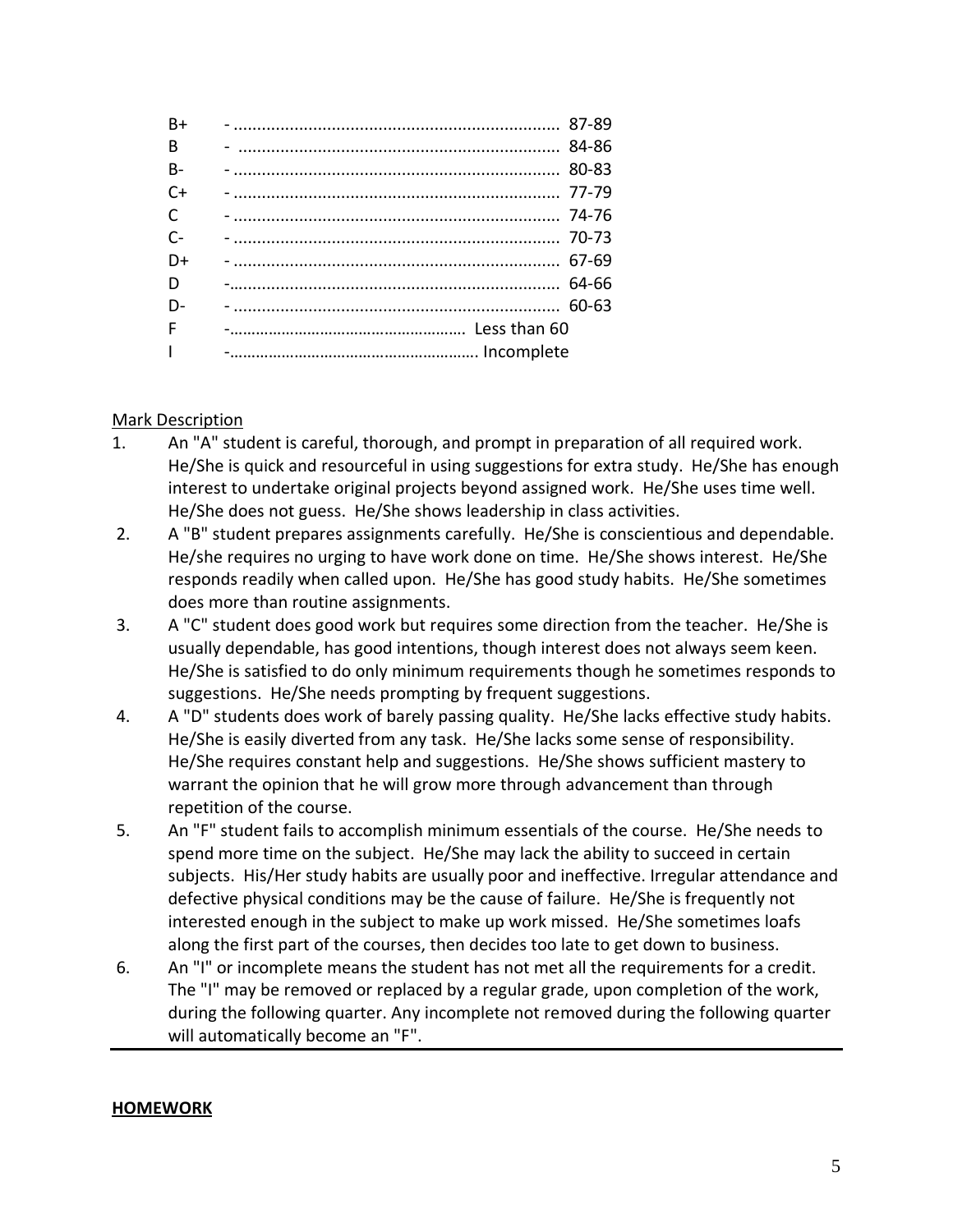Homework is a constructive tool in the teaching/learning process when geared to the needs and abilities of students. Purposeful assignments not only enhance student achievement, but also develop self-discipline and associated good working habits. Homework should be meaningful and doable without encroaching on family time.

Teachers may give homework to students to aid in the students' educational development. Homework should be an application or adaptation of a classroom experience, and should not be assigned for disciplinary purposes.

Homework may be assigned for one or more of the following purposes:

- 1. Practice: To help students to master specific skills which have been presented in class;
- 2. Preparation: To help students gain the maximum benefits from future lessons;
- 3. Extension: To provide students with opportunities to transfer specific skills or concepts to new situations; and
- 4. Creativity: to require students to integrate many skills and concepts in order to produce original responses.

# **CELL PHONES**

Student cell phone use is permitted in the hallways during passing times and lunch, or times when class is not in session. Cell phone use is prohibited during scheduled class time unless directed by a teacher and is not permitted in bathrooms and locker rooms. Violation of this rule will result in confiscation of the phone, which will then be held in the front office. The student may retrieve the phone at the end of the class day of the first violation. However, the phone will only be released to a parent upon subsequent violations.

Employees **should restrict the use of personal technology and social media** for personal purposes to non-work times or hours. Any duty-free use must occur during times and in places that the use will not interfere with job duties or otherwise be disruptive to the school or working environment or its operation.

#### **ACCIDENTS/INJURIES**

*STUDENTS:* Accidents involving students are to be reported to the office and an accident report form (attached) is to be completed by the person responsible for the supervision of the student. A copy of the accident form should go to the principal as soon after the accident as possible.

*STAFF*: Any staff member who is injured in an employment-related incident shall notify the principal or supervisor as soon as possible and then see the business manager to complete a workman's compensation form.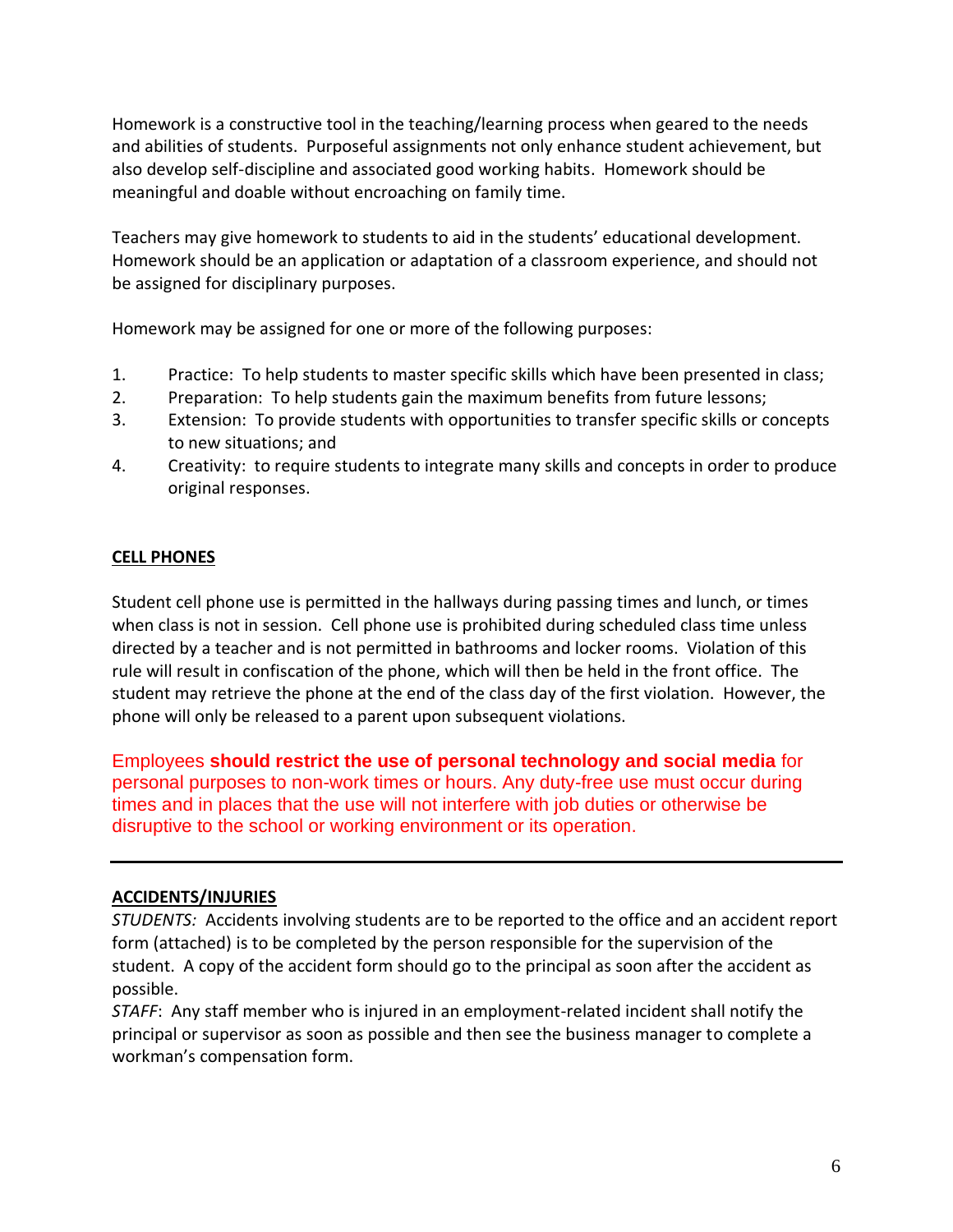# **ACTIVITY ASSIGNMENTS**

Sponsors of classes and other school organizations are to assure that students are under sponsor or other responsible adult supervision at all times. Students are not to be allowed to meet or work in the school unless a responsible adult or supervisor is present. Students are not to use school supplies and equipment, except under supervision of the sponsor.

# **ASSEMBLIES**

Teachers are to be in attendance of all school assemblies and assist with student supervision.

# **CARE OF ROOMS AND EQUIPMENT**

Teachers are responsible for all equipment under their supervision. Students should be supervised closely enough that desks, and other equipment, or the school plant are not damaged. **Students must be instructed that they are not to be sitting on top of any desk or table, or to write on either at any time for any reason.**

Teachers have a responsibility to assist with the maintenance of a clean building. Monitor student behavior and do not allow students to abuse the building assets or to make unnecessary messes. Students should be required to clean up their work areas at the end of each class session. Teachers should keep their rooms orderly and conducive to cleaning.

# **CHILD ABUSE**

Montana law requires that teachers report cases of suspected child abuse. Such a report may be made through the building principal or school counselor/school psychologist, or by direct referral to the appropriate county social service or family services office.

# **COMMUNICATIONS**

The personal privacy of students, their parents, and members of our staff should be respected by all members of the school staff. Personal information should be communicated only on a need-to-know basis.

# **DRESS CODE:**

It is expected that teachers will dress and groom themselves neatly, hygienically and appropriately. The physical appearance of the teacher contributes to the atmosphere of the school environment. More formal dress helps establish a more formal and serious atmosphere that contributes to students having greater respect for the teacher and the teacher's authority. In addition, students learn from teacher modeling as well as from teacher instruction. **Blue jeans or other less formal apparel will be considered as inappropriate dress for teachers unless they are worn on a day that is specifically designated for less formal dress, they are worn on a day when classes are not in session, or a teacher will be performing some work task as part of a scheduled activity that will require less formal dress.**

# **DUTY HOURS FOR TEACHERS**

**Teachers are contracted to be at school by 7:30 a.m. and may leave at 4:30 p.m.** Those duty hours may be extended for faculty meetings, committee meetings, parent conferences, student conferences/assistance, or for other tasks related to the school program. Classroom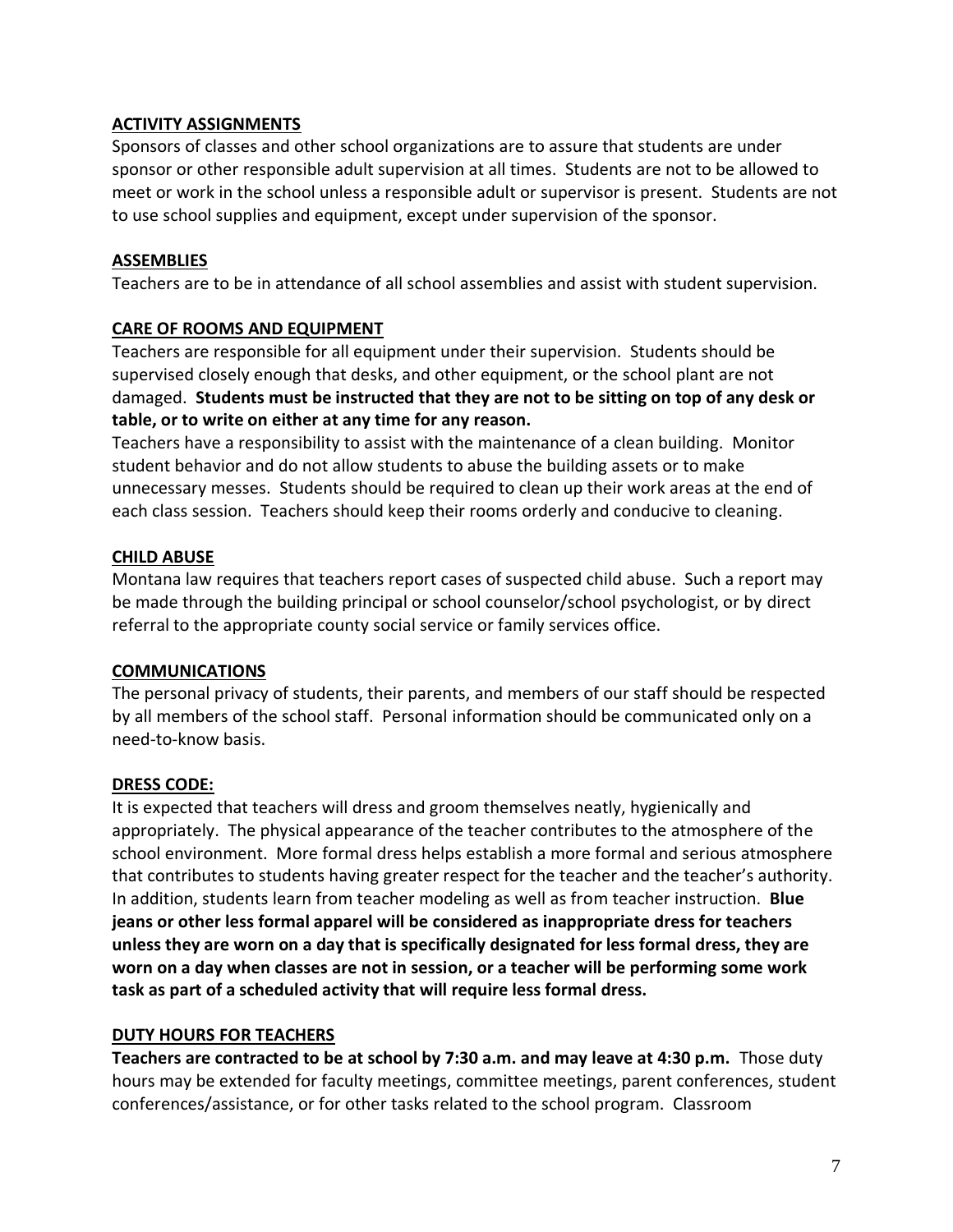preparation and correcting student work may also require teacher time and attention outside the normal duty hours.

Responsibilities for extra-curricular student work and supervision will generally be outside the teacher's normal duty day. At noon, teachers will supervise student dismissal for lunch and be back at their classrooms to supervise the students' return from lunch. Otherwise, unless assigned a specific duty, the lunch break will be the teacher's personal time. A teacher without any specific duties may leave the school building during the lunch break. **Teachers will be allowed to leave the premises during their planning period if approved by the principal.** In the morning, teachers are expected to be available to assist or communicate with students and/or parents. In the afternoon, teachers are expected to be in their classrooms for five minutes after the dismissal bell has sounded.

A teacher driving a school bus is not to interfere with teacher responsibilities and duties. If driving a school bus conflicts with teacher responsibilities and duties, teacher obligations must take first priority.

# **DUTY RESPONSIBILITIES**

The lunch duty teacher should be prepared to supervise areas immediately upon release of students from classes. The teacher must supervise the students outside the building at the beginning of the lunch period. This is to monitor students' movement downtown and to ensure students do not access vehicles, drive, ride in, or give rides to other students without prior permission from the principal. Once students have left the area outside, the teacher may return to the cafeteria area to help monitor students. During the days that a teacher provides lunch supervision, lunch will be provided them free of charge. Specific extra-duty schedules and guidelines may be prepared and distributed by the principal at the beginning of the school year.

# **EMERGENCY DISASTER/FIRE DRILLS**

From time to time, students, teachers, and other District employees will participate in drills of emergency procedures in accordance with state law. Instruct the students in your room as to the best exit from the building (or alternate exit in the event the best exit is blocked). Students are to file out of the room in an orderly and rapid manner, leaving everything. Teachers are to close windows and doors, and take a class list (Form attached). Each teacher is to take roll and report to the official in charge the names and possible whereabouts of any students who are missing. Students should be instructed to report to the football field with their scheduled class. If the alarm is sounded at a time that classes are not being conducted, students are to report to the next scheduled class and instructor. Students may return to the building when the signal is given. The fire alarm or passing bells will not be used as a return signal. (See Policy 8301)

# **ERRANDS BY STUDENTS**

Students are not to be sent on errands off the school grounds without special permission from the office.

# **FACULTY MEETINGS**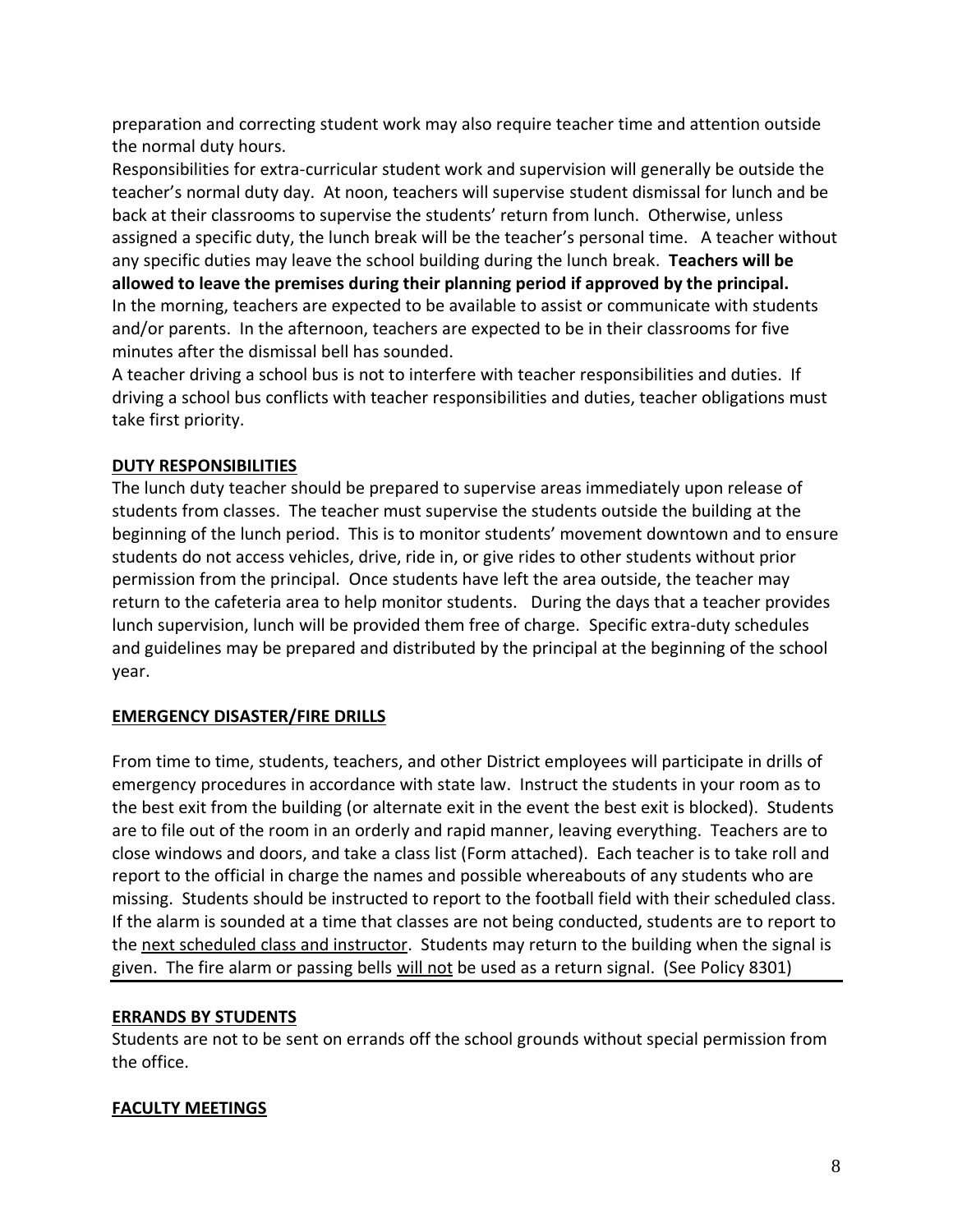Meetings with the faculty will be held at least once each month. If there is any issue a teacher would like to see included on the agenda for such meetings, a request must be submitted to the principal to include it. ALL teachers are expected to attend faculty meetings, unless specifically excused by the principal.

#### **FACULTY ROOM**

A faculty room will be available for all members of the school staff to work and/or relax. **Students are allowed in the faculty room only to make copies or for reasons relating to school business. Even under those circumstances, student presence in the faculty room should be brief.** Conversation in the faculty room should be appropriate and not offensive to any member of the staff or demeaning of any member of the school, staff, student, parents, or community person. Everyone is to assist in keeping the faculty room clean and orderly.

#### **FIELD TRIPS**

Throughout the year teachers may use field trips as a teaching/learning experience. Because of cost and scheduling factors, the number of field trips allowed per class may be limited. In planning a field trip, the following procedures should be followed:

- 1. All trips must be approved by the principal before any planning is implemented. Notification to the district office should occur the previous year.
- 2. The teacher should personally make contacts and do the scheduling. Buses should be scheduled through the Activities Director. The availability of buses must be determined before the date and time is set.
- 3. A field trip should be part of a planned unit or work, the details of which should be carefully worked out before a visit by the students is made. Exceptions can be made at the discretion of the building principal.
- 4. Students must be very carefully supervised. Parents and other adults may be used as chaperones. The adult/student ratio should be very manageable (minimum of 1 adult for every 15 students). Every precaution should be taken to assure student safety.
- 5. If field trips involve travel out of town or any special risks, information regarding the field trip should be sent home in advance of the field trip. This advanced notice should be in a form that allows parents to sign indicating their understanding of the concern and their approval of their student's involvement.

#### **FIRST AID**

First aid supplies are available in the main high school office for minor injuries or illness. No medication is to be dispensed by school personnel without proper authorization. The front office should be notified of all illnesses.

#### **GRADING**

# **GUEST SPEAKERS**

The building principal should be informed in advance of any guest speakers who might be invited to address students and also of the nature of the topic being addressed. All guests must report to the main office and receive a guest/visitor's pass (except military personnel in official uniform.)

#### **HALLWAY AND RESTROOM SUPERVISION**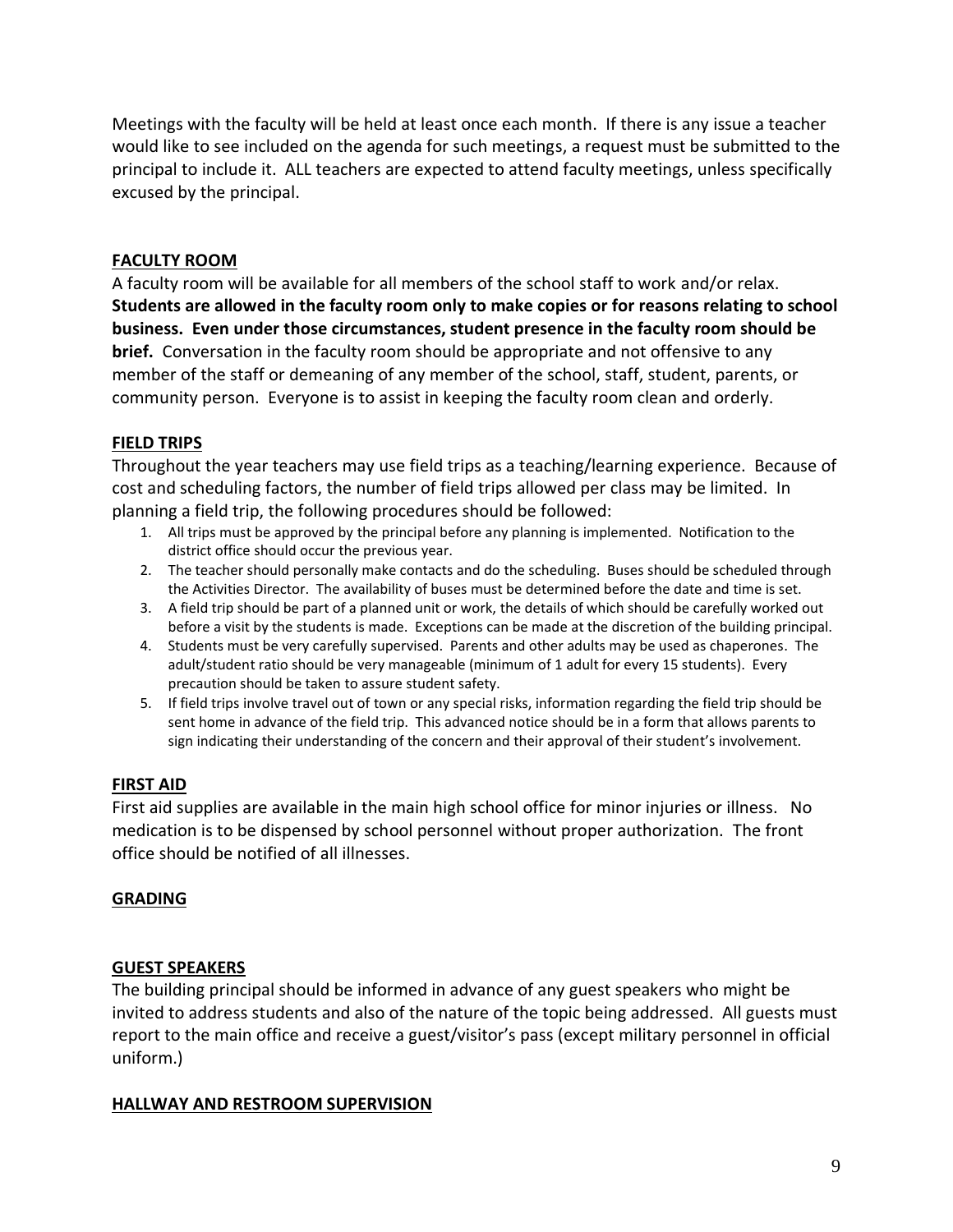Teachers will supervise students in the hallway as students report to classes in the morning, between classes during the day, and as students are dismissed after school. Teachers will periodically look in on students in the restrooms on an irregular schedule, but often enough so as to impress students with the fact that they are being supervised in these situations.

# **KEYS**

Teachers are issued keys according to individual building practices. Keys are to be safeguarded and not loaned to students or non-school personnel unless specifically approved by the principal or superintendent. Teachers should not let students into the building or any area in the building unless they intend to supervise the students.

# **LEAVE/STAFF ABSENCE**)

Absence from school is provided under different circumstances according to the Collective Bargaining Agreement and Board Policy. Requests for leave or notification that a leave was used must be in writing on an appropriate form. The teacher is required to submit a written request or notification in advance when possible; otherwise the teacher should communicate verbally with the school secretary or principal in advance and submit the appropriate form promptly upon returning to work after absence from school.

#### **MAIL BOXES**

In-school mailboxes are for the purpose of distributing mail and intra-school communications. Please observe proper mail etiquette and only retrieve items from the box assigned to you. It is the teacher's responsibility to check their mailbox regularly and read current communications.

# **OPEN HOUSES**

Informational open houses are conducted twice a year (see annual calendar). All certified staff will attend and participate in the activities designed to provide information to parents, students, and community members about classes, activities, and/or school issues. These days are considered scheduled PIR days.

#### **PERSONAL BUSINESS**

Teachers are not to conduct personal business during teacher duty hours. Teachers without duty assignments may take care of personal business during their lunch break by phone or off the school premise. Teachers may make brief contacts during preparation time to schedule personal business, appointments, etc. that will be conducted outside the duty day.

#### **PERSONNEL FILE**

All teachers have their official personnel file located in the Superintendent's office. It is recommended that each teacher periodically review the file for accuracy and adherence to District Policy. Please contact the superintendent or the business manager to arrange a time for review.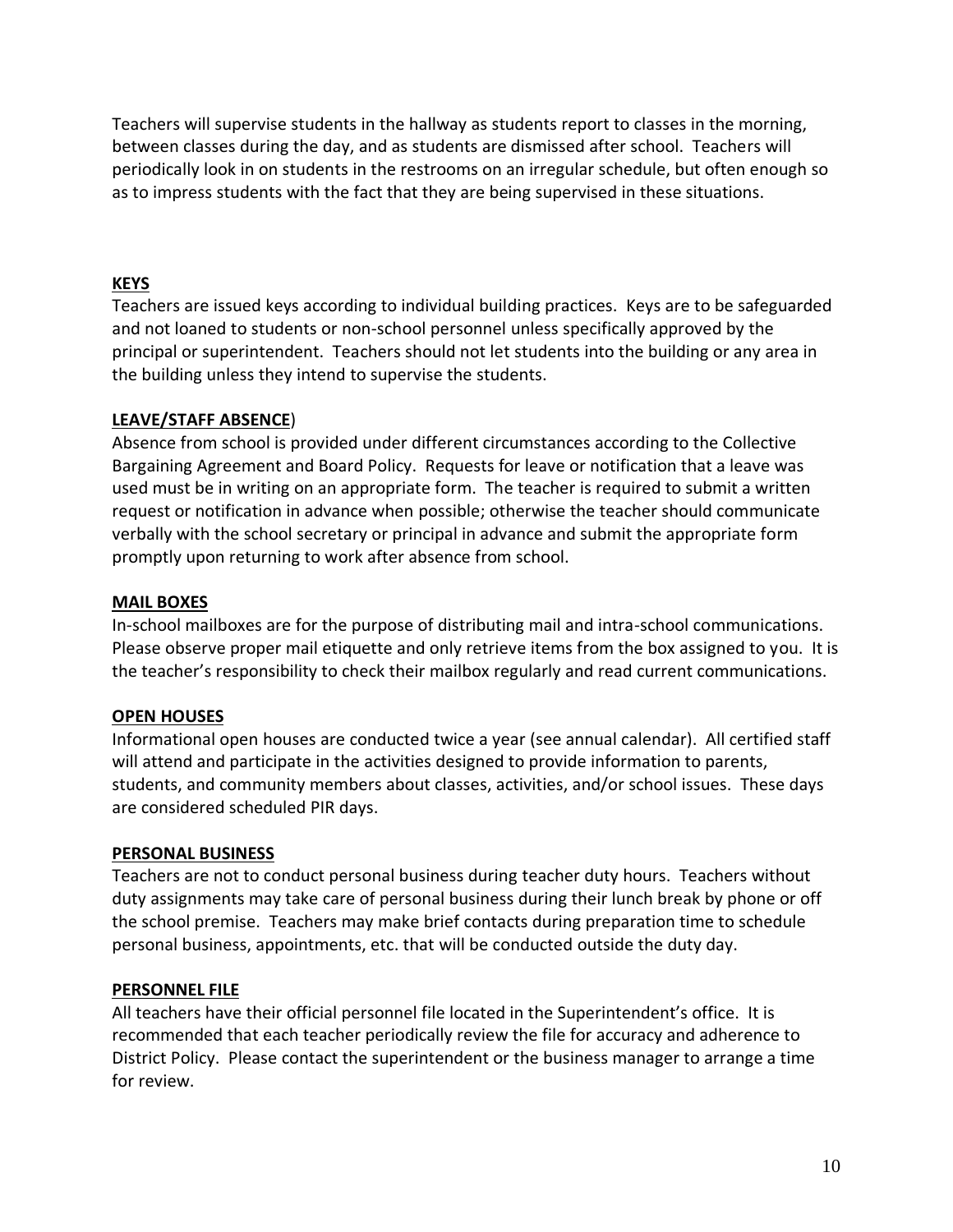# **DISCIPLINE**

# **Guidelines** for Student Conduct:

A student shall not:

- 1) Run, push, or "rough house" in the hallways, classrooms, lunchroom or school bus lines.
- 2) Display inappropriate table manners in the lunchroom.
- 3) Use profanity, force, noise, coercion, intimidation, or other disorderly conduct on school premises, going to and from school, while riding on any school transportation, or attending or participating in any school sponsored activity while within the jurisdiction, supervision or control of the school.
- 4) Prepare and/or present documents with forged signatures or initials of parents, teachers, other students or anyone else.
- 5) Cheat by copying assignments, using unauthorized crib sheets for tests, looking at someone else's test, plagiarizing, knowingly permitting someone else to copy, permitting another person to look at your test or any other dishonest means of avoiding or helping someone else avoid their responsibility.
	- 1<sup>st</sup> Offense: Office Referral and Zero on the Test.
	- 2<sup>nd</sup> Offense: Office Referral and Failure of the nine weeks.
	- 3<sup>rd</sup> Offense: Office Referral and Failure of the Semester.
- 6) Haze other students or assisting others in hazing.
- 7) Exhibit hostile physical or verbal action against another, including fighting, use of obscene, indecent, immoral or offensive language and/or gestures. All spectators of any physical confrontation will earn an Office Referral. Any student engaging in verbal encouragement of any physical violence will earn a suspension.
- 8) Defy the reasonable request or direction of school authority including failing to properly identify yourself.
- 9) Vandalize, damage, destroy or steal school property or the property of other individuals including school buses.
- 10) Possess or use weapons or dangerous instruments including but not limited to firearms, knives, clubs and explosives including fireworks.
	- Consequence: Police Referral; Recommendation for Expulsion
- 11) Falsely activate a fire alarm.
- 12) Violate school bus rules and regulations as posted on the bus. Damage to bus seats or other parts of the bus will result in suspension from school, suspension of bus privileges for two weeks and payment of necessary costs for fixing the damage.

Consumption of food and beverages will be allowed before school, at lunch and after school in the cafeteria and non-carpeted lobby areas only.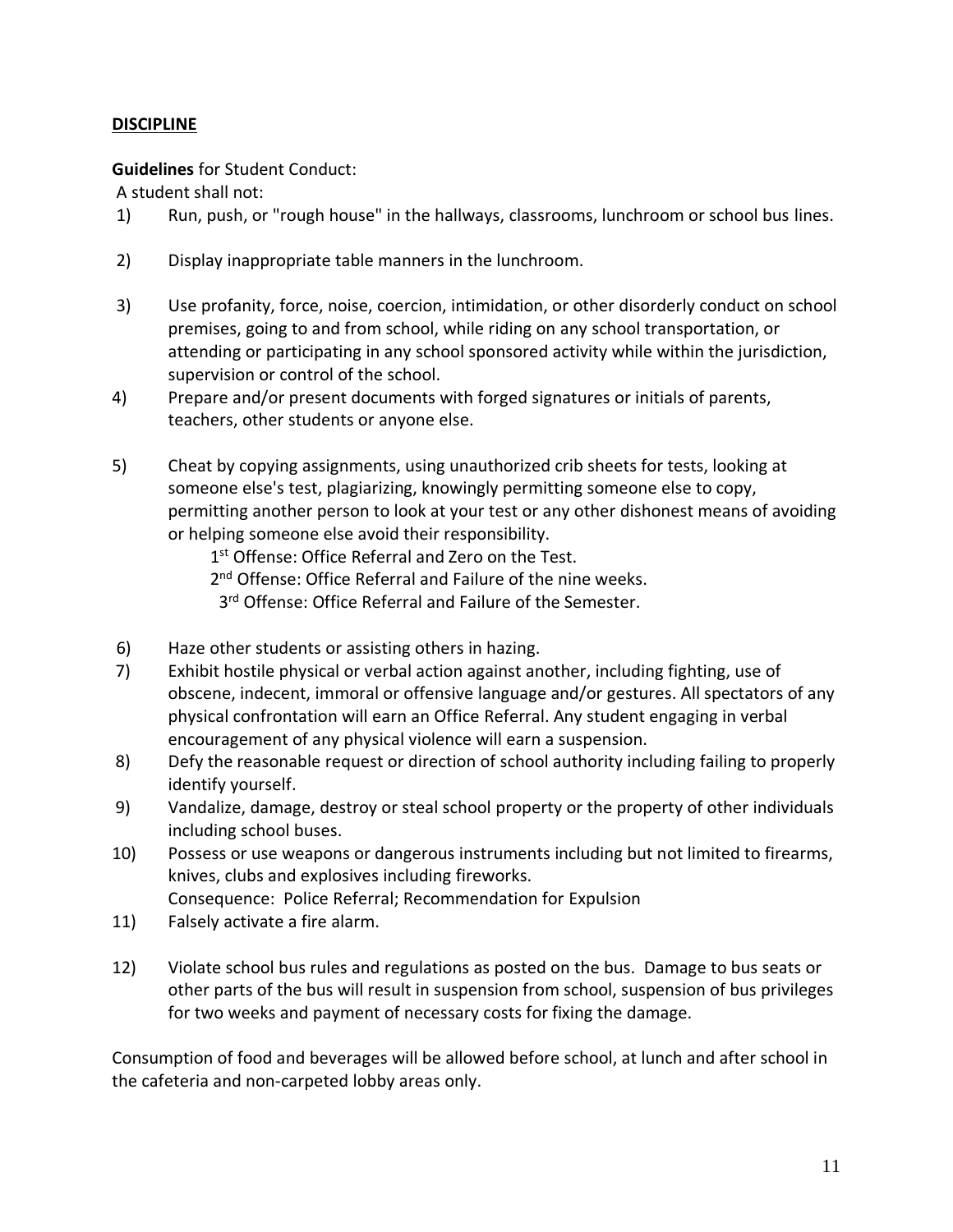**Note: Depending on the severity of the offense, the right to suspend a student exists at all times.** 

**DISCIPLINE POLICY**: Consequences for the above behaviors may include one or more of the following:

- 1) A warning.
- 2) Suspension from class for the remainder of the class period. Student will report to the main High School Office. The Student will be assigned to a Study Room for the remainder of the class period. Two consecutive days of assignment to the Study Room will result in an Office Referral.
- 3) Assignment to In-School-Suspension or After School Detention. All work will be counted towards grade. All assigned work must be completed before any work will be graded and must be completed during the in-school suspension time.
- 4) Expulsion from school is a consequence of severe and/or repeated violations. Expulsion requires a hearing before the Board of Trustees.

Other appropriate corrective disciplinary action such as fines for damage to books, notification of police for stealing or vandalism, payment of restitution for careless or deliberate damage, cleaning cafeteria for inappropriate behavior during lunchtime and other similar actions may be required.

The choice of a consequence for a specific action will take into account the seriousness of the offense, the attitude and age of the student, the pattern of conduct, the degree of cooperation of the student and any other relevant information.

# Classroom Behavior:

Student behavior within the classroom must not interfere with the rights of other students to learn the lessons being taught, nor the teacher's right to teach. Violations will result in the student's removal from class for one class period, first incident all work will be counted towards grade, second incident ½ the work will be counted towards grade, all subsequent incidents will not be counted towards any grade. All work assigned must be completed before a student can earn entry back into class. If a violation is severe enough in nature or is repeated, the student may be removed from the class permanently with a failing grade assigned. Such removal will be at the discretion of the Principal.

# Office Referral Policy:

Teachers, coaches, advisors, bus drivers and other adults acting in the capacity of supervision of students are responsible for handling routine disciplinary violations. If student's violations are severe or are repeated after parents have been notified, students may be referred to the principal. When students are sent to the office on referral they are to talk to an administrator before returning to any class. Failure to report to the administrator will result in additional discipline. *The discipline policy will be followed in principal's office. All office referrals must be submitted through the student information system within the day of the referral.*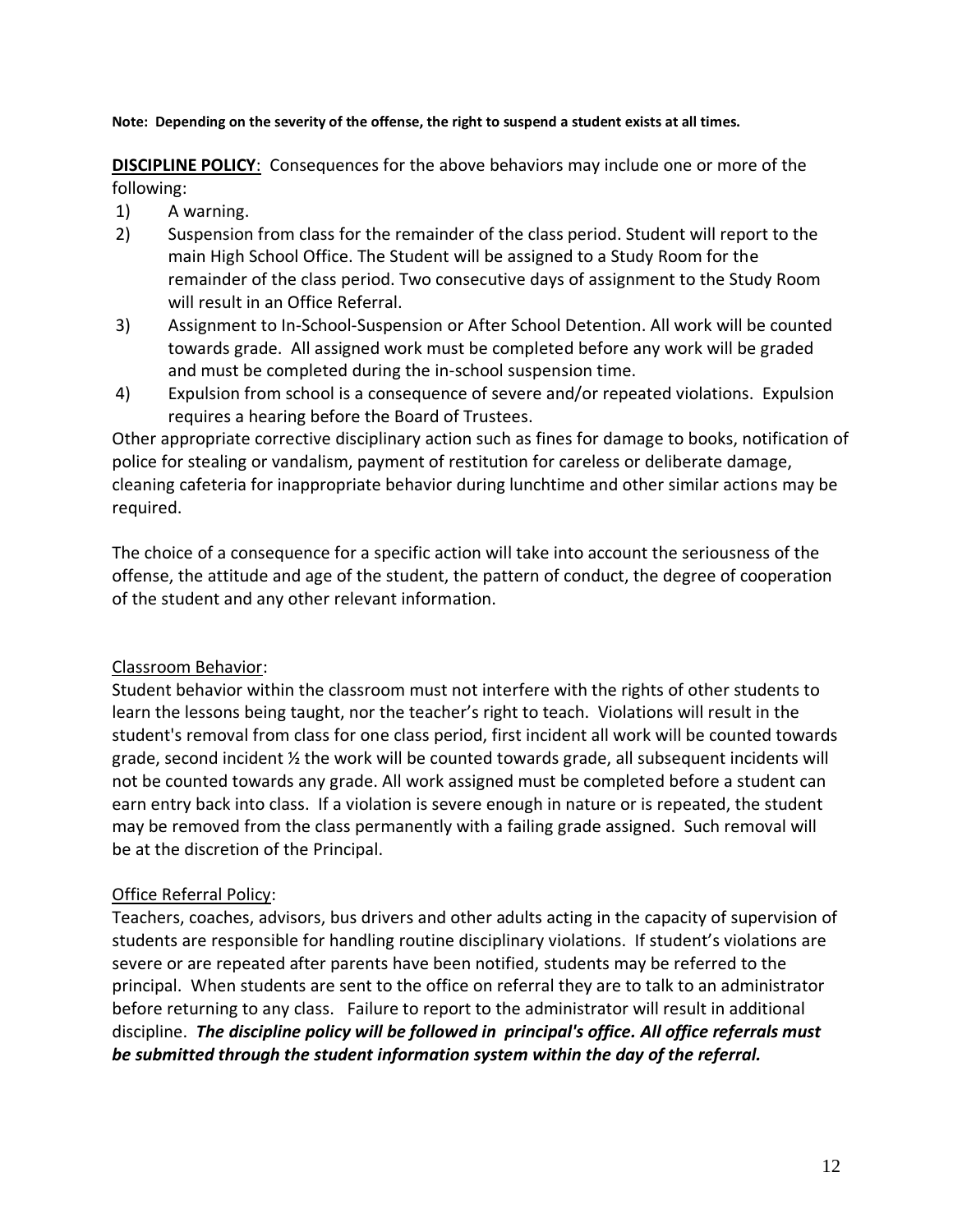**FUND RAISING**: The Board acknowledges that the solicitations of funds from students, staff and citizens must be limited since students are a captive audience and since solicitation can disrupt the program of the schools. Solicitation and collection of money by students for any purpose, including the collection of money by students in exchange for tickets, papers, magazine subscriptions, or for any other goods or services for the benefit of an approved school organization, may be permitted by the Superintendent providing that the instructional program is not adversely affected. Before classes and organizations may have fund raising activities, they must get approval by the following people in the order given:

- 1. Organization sponsor
- 2. Student Council
- 3. Principal

Forms for getting this approval are available in the office.

# **CHAPERONES**

1. All functions must have a teacher and/or parent sponsor present at all times.

- a. This includes preparation for any activity such as dances, pasty sales, and parades.
- b. This also applies for school-approved functions not held on school property.

2. Chaperone**/**Sponsor is to make arrangements for Facility Use. Limitations

- 1. All bands/DJs/performers must be approved by faculty sponsors and principal for school dances.
- 2. School dress code prevails for all dances, except for special dances.
- 3. All float entries must be approved by office.
- 4. Student Council must set limits on amount of money to be spent on floats.

# **USE OF SCHOOL BUILDING**

- 1. After hours must secure permission from principal for use.
- 2. Must have at the minimum of 1 chaperone per every 15 students up to 5 adult chaperones. A staff member must be a part of any chaperone team.
- 3. Must clean up area used. Unclean area will result in a \$30.00/hr. cleaning fee to the group.

#### **VISITORS**

Parents and others are welcome to visit District schools. For the safety of those within the school, all visitors must first report to the principal's office. Visits to individual classrooms during instructional time are permitted only with advanced approval of the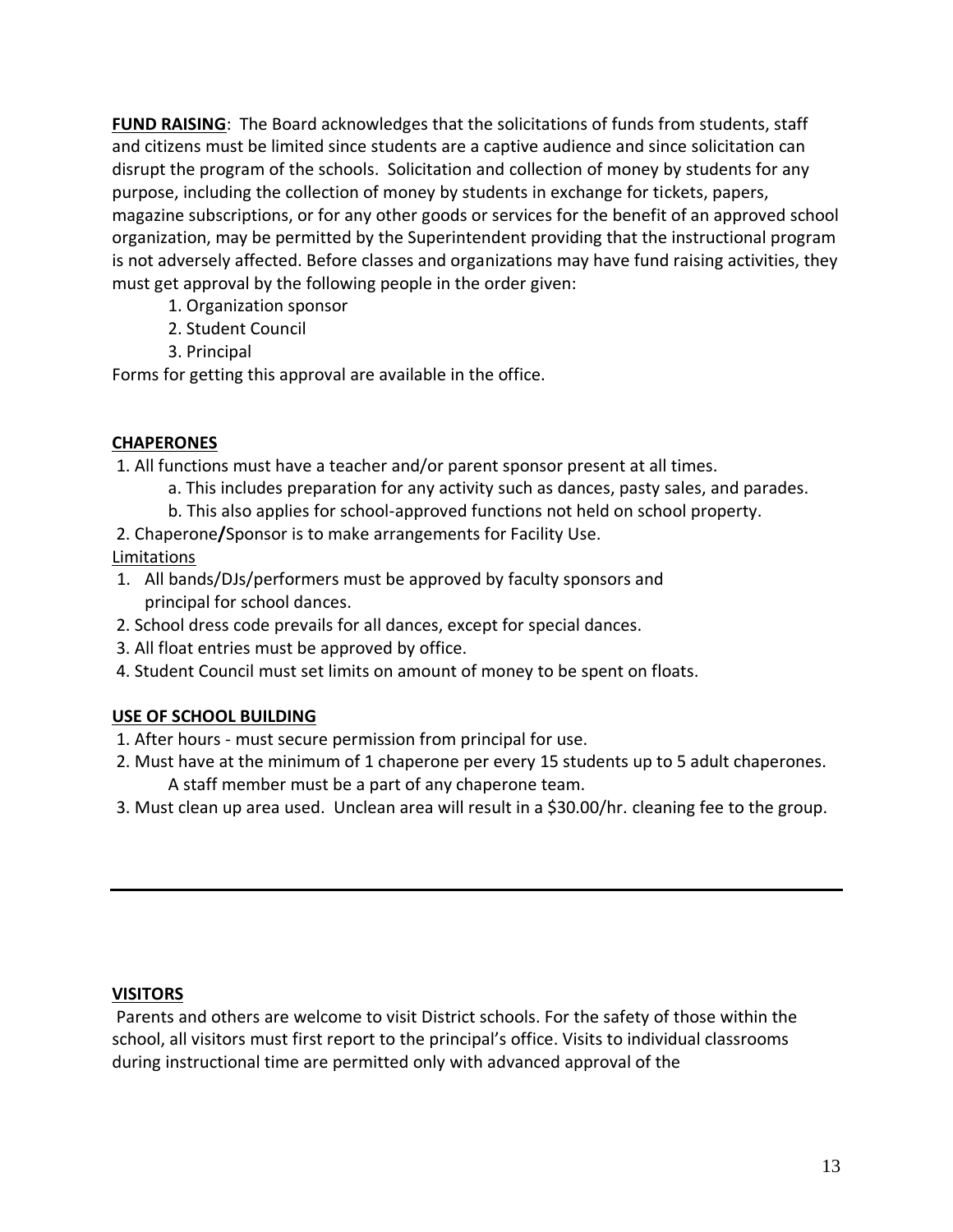Superintendent/Principal and teacher and are limited as their duration or frequency does not interfere with the delivery of instruction or disrupt the normal school environment.

# **JEFFERSON HIGH SCHOOL ACCEPTABLE USE POLICY FOR COMPUTER AND INTERNET USE**

Jefferson High School District #1 offers students and staff access to the Internet. This Internet access is in accordance with the Jefferson High School Mission Statement. Those parts pertaining to acceptable Internet usage include: "It is the mission and purpose of all persons associated with Jefferson High School to promote the highest quality educational experience for the students of the district, . . . promote respect for authority, peers, other persons, and property, . . . promote high moral standards, good decision making, a strong work ethic, and promote communication. . .."

The Internet provides a wealth of information for the research and inquiry. We firmly believe that the valuable information and interaction available on this worldwide network far outweighs the fact that users may come across material, which is inappropriate in the educational setting. Jefferson High School has limited control over the information accessed through the Internet. Therefore, Jefferson High School cannot be held solely responsible for the Internet's content.

Internet access presents an excellent opportunity for parents to have a discussion with their child about family values and what their expectations are for their child's activities while on the Internet. Parents have the opportunity and bear the responsibility of conveying their values to their children.

No user shall have access to the network without having a signed individual user release form on file with the District. Students under 18 years of age must also have the signed approval of a parent/guardian.

Network storage areas, computer hard drives, and data disks may be treated like school lockers. Network managers may review files and communications to maintain system integrity and insure that users are using the system properly. Users should not expect that files stored on District servers will ever be private.

Terms and Conditions of Internet Access and Use

#### **1. PRIVILEGES**

Since Internet access is a privilege, not a right, users have the responsibility to utilize the Internet in an appropriate manner.

Students are responsible for the good behavior on school computer networks just as they are in a classroom or during school activities. Communications on the network are often public in nature. General school rules for behavior and communications apply.

#### **2. APPROPRIATE USE**

The use of the Internet must be in support of education or research and adhere to the educational goals and objectives of Jefferson High School District #1. To ensure that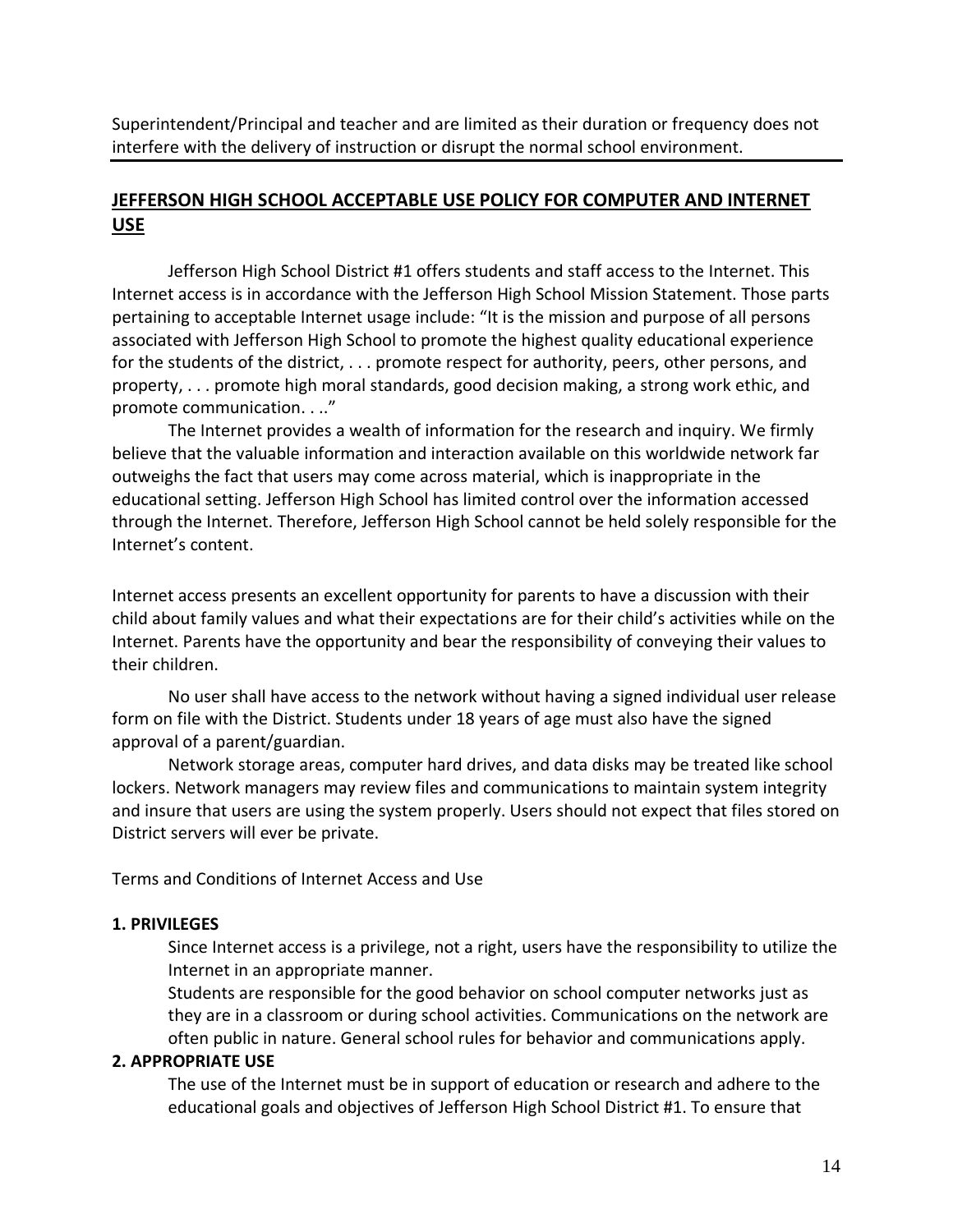Internet use is appropriate to the educational setting, guidelines have been established for network users.

Individuals using the Internet have the responsibility to make themselves aware of these guidelines and to follow them at all times.

- Internet use at Jefferson High School is in support of legitimate educational and curricular pursuits
- Disks used outside of school must be checked for viruses by teacher/librarian before being allowed to use the disk on school computers.
- Users are prohibited from accessing, transmitting, or downloading pornographic, obscene, or threatening materials; materials, the primary purpose of which, is to incite violence or advocate harm to people; as well as inflammatory or "hate mail."
- Users are not allowed to violate copyright, transmit material protected by trade secrets, or engage in any commercial, for profit activities.
- Illegal activities of any kind are strictly forbidden.
- When material inappropriate to the school environment is accessed in the context of legitimate academic research, students and adult users have the responsibility to inform a librarian and/or the supervising teacher.

# **3. NETWORK ETIQUETTE**

Each Internet researcher is expected to abide by the generally accepted rules of user etiquette, commonly termed "netiquette." These rules include but are not limited to the following:

- Users are not allowed to send, or encourage others to send, abusive, vulgar or harassing messages.
- Individuals using the school sponsored Internet access are representatives of Jefferson High School District #1. As members of the school community, users are expected to be polite and to adhere to all school policies and procedures.
- Individuals will not give out personal names, addresses, and phone numbers or credit card information pertaining to themselves or any other person.

If a site is particularly valuable and a patron would like it bookmarked for future reference, a teacher/librarian should be consulted.

# **4. COMMUNICATIONS ISSUES**

- E-mail will be taught and used in the context of collaborative class projects only. Students with personal accounts are to access those accounts from other sites. Students involved with independent research who need e-mail access may contact the network manager for special arrangements. District employees with e-mail accounts may use the school facilities to access those accounts provided that such use does not interfere with research priorities.
- Under the present Internet services, students will not be allowed to subscribe to listservs and news groups. Students with personal accounts are not to access listservs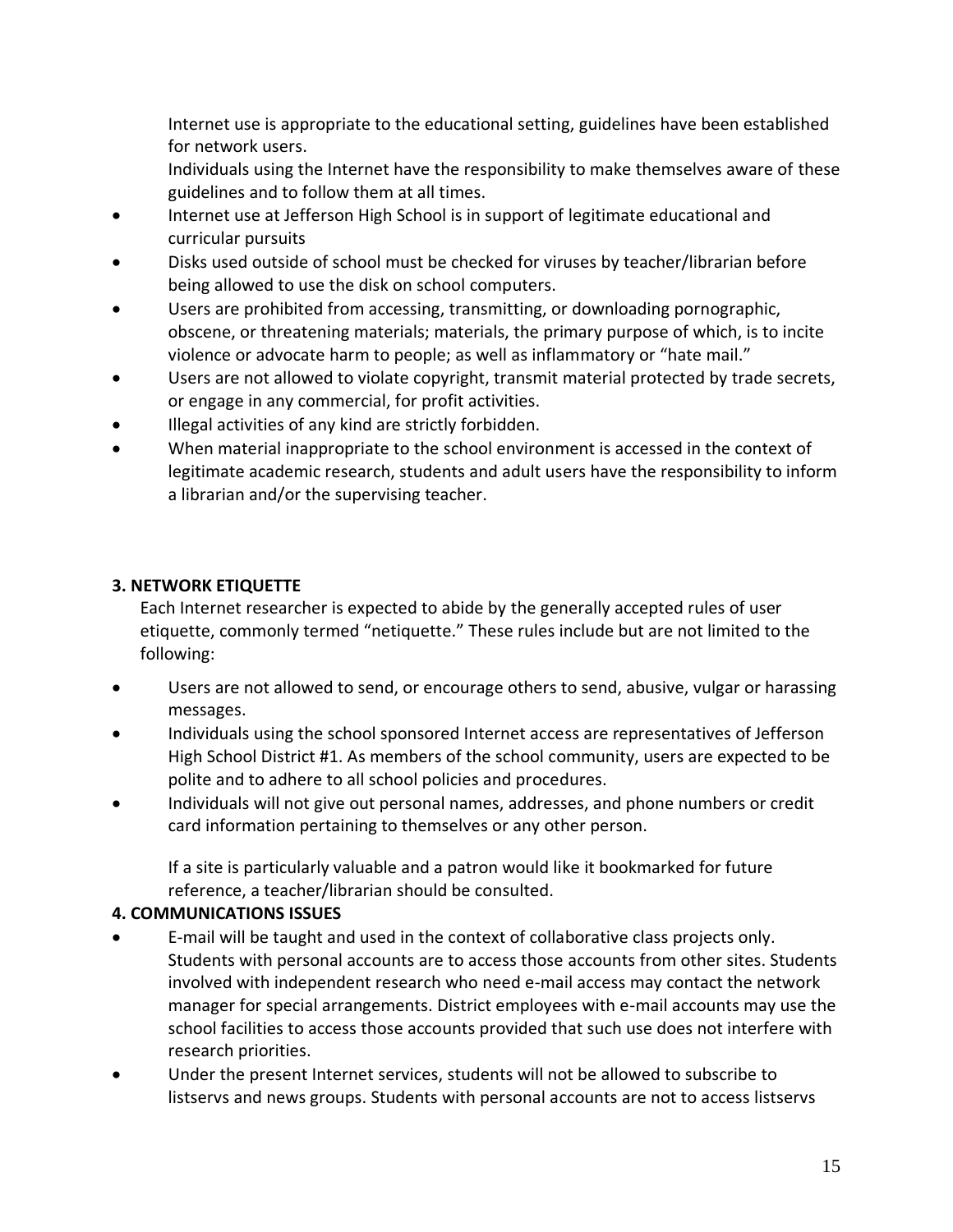and news groups or post messages to those groups while on the school's computers. Students involved with independent research needs may contact the network manager for special arrangements. District employees who wish to subscribe to listservs or news groups should discuss it with the network manager, in order that such use does not conflict with the needs of other patrons.

# **5. MISUSE OF INTERNET RESOURCES**

Any use of the Districts Acceptable Use Policy constitutes misuse and will be subject to penalization. Examples of misuse include but are not limited to:

- Disrupting the operation of the system for other patrons.
- Destroying, modifying, or abusing in any way the system components, including hardware**,** software, and property of the facility.
- The tampering with or altering of security codes or passwords**.**
- Hacking, altering, dismantling, or disfiguring any field data; includes without limitation, students' data, district, school, or staff files.
- Downloading information or messages without authority.
- Introducing viruses to the network.
- Introducing foreign software to the network.
- Support or oppose political candidates, groups, or ballot measures.
- Use of the system for charitable purposes, which have not been, approved in advance by the superintendent or designee.
- Use of the system for non-district commercial purposes or solicitations.
- The unauthorized installation, use, storage, or distribution of copyrighted software and/or materials on District computers.

# **Penalties for Misuse**

1. Misuse may result in a loss of access.

2. Additional disciplinary action may be determined at the building level in line with existing practice regarding inappropriate language or behavior.

3. Any misuse of the system, which results in employing technical support and/or replacing software or hardware, may require compensation for damages.

4. When applicable, law enforcement agencies may be involved.

5. Misuse or abuse may result in suspension and/or expulsion from school.

6. If a parent or student feels they have been discriminated against or mistreated in educational opportunities or in any other types of situations they are encouraged to appeal the decision by filing a grievance. This is to be done first by discussing the situation with the person who made the decision then if not resolved to proceed to higher levels in the following order:

- A. Teacher/Staff member
- B. Building Principal
- C. Superintendent
- D. Board of Trustees
- E. Superintendent of Jefferson County Schools